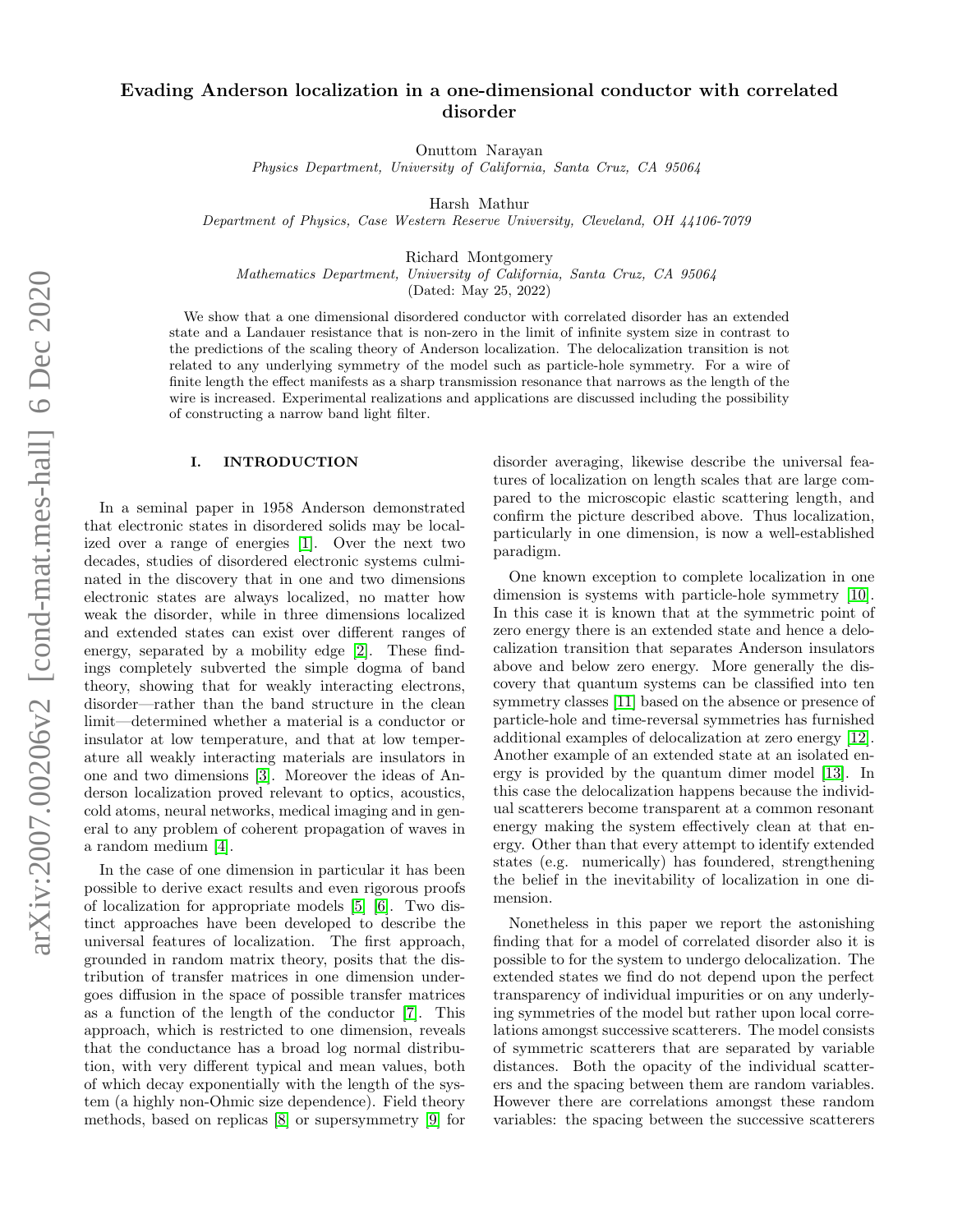

<span id="page-1-0"></span>FIG. 1. A scattering site, with incoming and outgoing waves on both sides. The wavefunction at the scattering site is  $\psi$ . The phases of the waves on both sides are chosen so that the amplitude would have been  $a_{L,R} + a'_{L,R}$  at the scattering site if the waves from the left/right were to continue uninterrupted through the scattering site.

is constrained by the opacities of the scatterers.

The remainder of the paper is organized as follows. In section II we introduce the model and show that it can be obtained from an underlying tight binding model with on-site disorder. In section III we demonstrate using a combination of analytic arguments and numerical simulations that the probability of non-zero conductance remains finite no matter how long the conductor grows contrary to the localization paradigm. In section IV we offer some concluding remarks on possible experimental tests, applications and open questions.

#### II. THE MODEL

#### <span id="page-1-7"></span>A. Individual scatterers

To be concrete, we consider a one-dimensional lattice with non-interacting electrons and nearest neighbor hopping. The potential at each site is either zero or is a random number between  $-W$  and W. The corresponding Schrödinger equation is the difference equation

<span id="page-1-1"></span>
$$
\psi_{n-1} + V_n \psi_n + \psi_{n+1} = E \psi_n.
$$
 (1)

Here  $\psi_n$  is the wavefunction at site n and  $V_n$  is the site potential. Note that in the absence of disorder  $(V_n = 0)$ for all *n*) the solutions are plane waves  $\psi_n = \exp(ikn)$ with energy  $E = 2 \cos k$ . Sites where  $V_n \neq 0$  are called scatterers, and we constrain the system so that two scatterers cannot be adjacent to each other. Thus the system can be understood as a sequence of scatterers, with each successive pair of scatterers separated by a lattice segment where  $V = 0$ , i.e. a clean segment. Our strategy is to find the S-matrix for each scatterer, and combine them appropriately.

Figure [1](#page-1-0) shows a single scatterer. We make the ansatz

$$
\psi_n = a_L \exp(ikn) + a'_L \exp(-ikn)
$$
 for  $n \le 0$   
=  $a_R \exp(ikn) + a'_R \exp(-ikn)$  for  $n \ge 0$  (2)

Making use of the Schrödinger Eq. [\(1\)](#page-1-1) for  $n = 0$  we

obtain

<span id="page-1-2"></span>
$$
aL + a'L = \psi
$$
  
\n
$$
aR + a'R = \psi
$$
  
\n
$$
(2 \cos k - V)\psi = aLe^{-ik} + a'Le^{ik} + aRee^{ik} + a'Ree^{-ik}(3)
$$

Solving eq [\(3\)](#page-1-2) yields

<span id="page-1-3"></span>
$$
\begin{pmatrix} a'_L \\ a_R \end{pmatrix} = S \begin{pmatrix} a_L \\ a'_R \end{pmatrix} \tag{4}
$$

Here the  $2\times 2$  S-matrix connects the outgoing amplitudes to the incoming amplitudes. Explicitly, we find

<span id="page-1-5"></span>
$$
S(V,k) = -\frac{1}{2i\sin k + V} \begin{pmatrix} V & -2i\sin k \\ -2i\sin k & V \end{pmatrix}.
$$
 (5)

The form of the S-matrix for a single scatterer is powerfully constrained by general principles. Probability conservation imposes unitarity,  $S^{\dagger}S = 1$ . Parity imposes the additional requirements that  $S_{11} = S_{22}$  and  $S_{12} = S_{21}$ . The most general  $2 \times 2$  matrix consistent with these requirements may be parametrized as

<span id="page-1-4"></span>
$$
S = e^{i\gamma} \begin{pmatrix} \cos \theta & i \sin \theta \\ i \sin \theta & \cos \theta \end{pmatrix}
$$
 (6)

where  $0 \le \theta \le \pi/2$  and  $0 \le \gamma < 2\pi$ . It follows from Eqs. [\(4\)](#page-1-3) and [\(6\)](#page-1-4) that the transmission coefficient is  $\sin^2 \theta$  and the reflection coefficient is  $\cos^2 \theta$ . Hence we refer to the parameter  $\theta$  as the opacity of the S-matrix.

Comparison of Eqs. [\(5\)](#page-1-5) and [\(6\)](#page-1-4) shows that for the tight binding model analyzed above the opacity  $\theta$  and the overall phase  $\gamma$  for a single scatterer are given by

<span id="page-1-6"></span>
$$
\exp(i\theta) = \pm \frac{V - 2i\sin k}{\sqrt{V^2 + 4\sin^2 k}}
$$

$$
\exp(i\gamma) = \pm \frac{\sqrt{V^2 + 4\sin^2 k}}{V + 2i\sin k} = -\exp(i\theta) \tag{7}
$$

where the sign on the right hand side is positive (negative) when V is positive (negative), i.e.  $\cos \theta > 0$ . The fact that  $\theta$  and  $\gamma$  are related for this model is not true in general. This coincidence will play no role in our subsequent analysis.

#### B. Combining scatterers

The complete lattice can be treated as a sequence of scatterers, separated by free propagation segments of variable length. Since the lattice is not left-right symmetric, the S-matrix of the entire system is not as constrained as Eq.[\(6\)](#page-1-4). Nevertheless, time reversal invariance requires that  $S^* = S^{-1}$  which, together with the unitarity of S, implies that  $S = S<sup>T</sup>$ . Therefore we obtain the parameterization

$$
S_N = e^{i\gamma_N} \begin{pmatrix} \cos \theta_N e^{i\delta_N} & i \sin \theta_N \\ i \sin \theta_N & \cos \theta_N e^{-i\delta_N} \end{pmatrix} \tag{8}
$$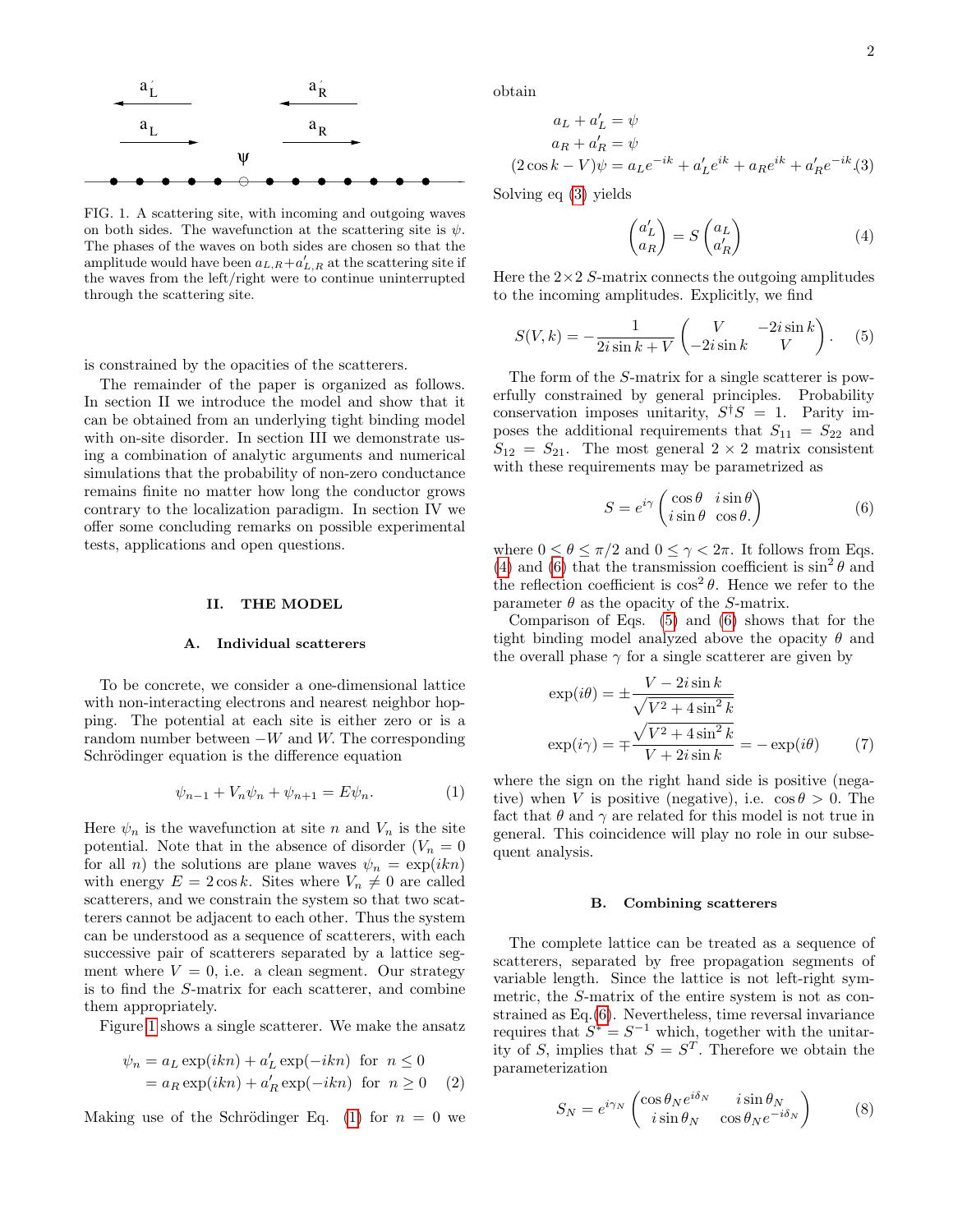

<span id="page-2-0"></span>FIG. 2. Two scatterers, with waves propagating to the left and to the right in each region. In the middle region, the leftmoving wave is incoming for the first scatterer and outgoing for the second scatterer, and vice-versa for the second scatterer. The amplitudes of both of these are defined to be zero at the scatterer they start from, and  $\exp[ik(L+1)] = \exp[i\beta]$ at the scatterer they end up at, where  $k$  is the wavevector and  $L$  is the length of the region between the scatterers; in the figure,  $L = 5$ .

where  $S_N$  is the S-matrix of a lattice with N scatterers and the parameters have the domain  $0 \leq \theta_N \leq \pi/2$ ,  $0 \leq \delta_N < 2\pi$  and  $0 \leq \gamma_N < 2\pi$ .

Now suppose that a lattice with  $N$  scatterers has an additional impurity attached to its end with L sites between the  $N^{\text{th}}$  and  $(N + 1)^{\text{th}}$  scatterer. The amplitudes of the waves in the different regions are as shown in Fig [2.](#page-2-0) In the intermediate region the forward and backward waves have amplitudes  $a_M$  and  $a'_M$  respectively. The phases are chosen so that at the site immediately to the right of the  $N<sup>th</sup>$  scatterer the wavefunction is  $a_M \exp(ik) + a'_N \exp(ikL)$ . Hence at the site immediately to the left of the  $(N + 1)$ <sup>th</sup> scatterer the wavefunction is  $a_M \exp(ikL) + a_M' \exp(ik)$ . Defining  $\exp(i\beta) = \exp[ik(L+1)]$  we have

<span id="page-2-1"></span>
$$
\begin{pmatrix} a'_M \\ a_R \end{pmatrix} = S \begin{pmatrix} a_M e^{i\beta} \\ a'_R \end{pmatrix} . \tag{9}
$$

where S is the S-matrix of the  $(N + 1)$ <sup>th</sup> impurity. On the other hand, the effect of the  $N$  previous scatterers can be represented as

<span id="page-2-2"></span>
$$
\begin{pmatrix} a'_L \\ a_M \end{pmatrix} = S_N \begin{pmatrix} a_L \\ a'_M e^{i\beta} \end{pmatrix} . \tag{10}
$$

Our objective is to calculate  $S_{N+1}$ , the S-matrix for the combined system, which is defined by

$$
\begin{pmatrix} a'_L \\ a_R \end{pmatrix} = S_{N+1} \begin{pmatrix} a_L \\ a'_R \end{pmatrix} . \tag{11}
$$

By eliminating the intermediate amplitudes from Eqs. [\(9\)](#page-2-1) and [\(10\)](#page-2-2), after a lengthy but straightforward calculation, we obtain

<span id="page-2-3"></span>
$$
\cos \theta_{N+1} e^{i(\gamma_{N+1} + \delta_{N+1})} = e^{i(\gamma_N + \delta_N)} \frac{\cos \theta_N - \cos \theta e^{i\phi}}{1 - \cos \theta \cos \theta_N e^{i\phi}}
$$

$$
\cos \theta_{N+1} e^{i(\gamma_{N+1} - \delta_{N+1})} = e^{i\gamma} \frac{\cos \theta - \cos \theta_N e^{i\phi}}{1 - \cos \theta \cos \theta_N e^{i\phi}}
$$

$$
i \sin \theta_{N+1} e^{i\gamma_{N+1}} = -e^{i(\gamma + \gamma_N + \delta_N)/2} \frac{\sin \theta \sin \theta_N e^{i\phi/2}}{1 - \cos \theta \cos \theta_N e^{i\phi}}.
$$
(12)

Here we have defined  $\phi = 2\beta + \gamma + \gamma_N - \delta_N$ . Note that  $\phi$  depends on the phases of the two S matrices being combined and through  $\beta$  also on the distance between the new  $(N + 1)$ <sup>th</sup> scatterer and its predecessor.

Eq  $(12)$  is the main result of this section. It relates the parameters of the  $N + 1$  scatterer S-marix,  $(\theta_{N+1}, \gamma_{N+1}, \delta_{N+1})$  to  $(\theta_N, \gamma_N, \delta_N)$  and  $(\theta, \gamma)$  the parameters of the S-matrices for the first N scatterers and for the  $(N+1)$ <sup>th</sup> scatterer respectively.

Although we have couched our discussion in terms of a tight binding model it should be obvious that our analysis is much more general. For example it also applies to a continuum model in which the scatterers are rectangular top hat potentials of variable heights and widths separated by variable distances. The only part of the analysis that would change is Eq [\(7\)](#page-1-6) would be replaced expressions relating the parameters of the S matrix to the barrier height and width.

#### III. DELOCALIZATION

# A. Analytical results

In our representation of the S-matrix, the transmission coefficient of the N-scatterer lattice is  $\sin^2 \theta_N$ . By Landauer's formula [\[14\]](#page-5-13) this is the conductance of a system with N-scatterers in units of  $e^2/h$ . It follows from the third equality in Eq. [\(12\)](#page-2-3) that the transmission coefficient evolves according to

<span id="page-2-4"></span>
$$
\sin^2 \theta_{N+1} = \frac{\sin^2 \theta \sin^2 \theta_N}{1 + \cos^2 \theta \cos^2 \theta_N - 2 \cos \theta \cos \theta_N \cos \phi}.
$$
\n(13)

Similar relations can be written down that give the phases  $\gamma_{N+1}$  and  $\delta_{N+1}$  in terms of the parameters of the matrices  $S_N$  and S but for the sake of brevity they are omitted. We now describe how Eq. [\(13\)](#page-2-4) conventionally leads to Anderson localization and how suitably correlated disorder may evade it.

If the scatterers are dilute and randomly distributed then  $\phi$  can be treated as a uniform random variable. Taking the reciprocal of both sides of eq [\(13\)](#page-2-4) and averaging over disorder we obtain

<span id="page-2-5"></span>
$$
\langle \csc^2 \theta_{N+1} \rangle = \langle \csc^2 \theta \rangle \langle \csc^2 \theta_N \rangle + \langle \cot^2 \theta \rangle \langle \cot^2 \theta_N \rangle. (14)
$$

Note that the averages factorize because the opacity  $\theta$ and the phase  $\gamma$  of the  $(N + 1)$ <sup>th</sup> scatterer are random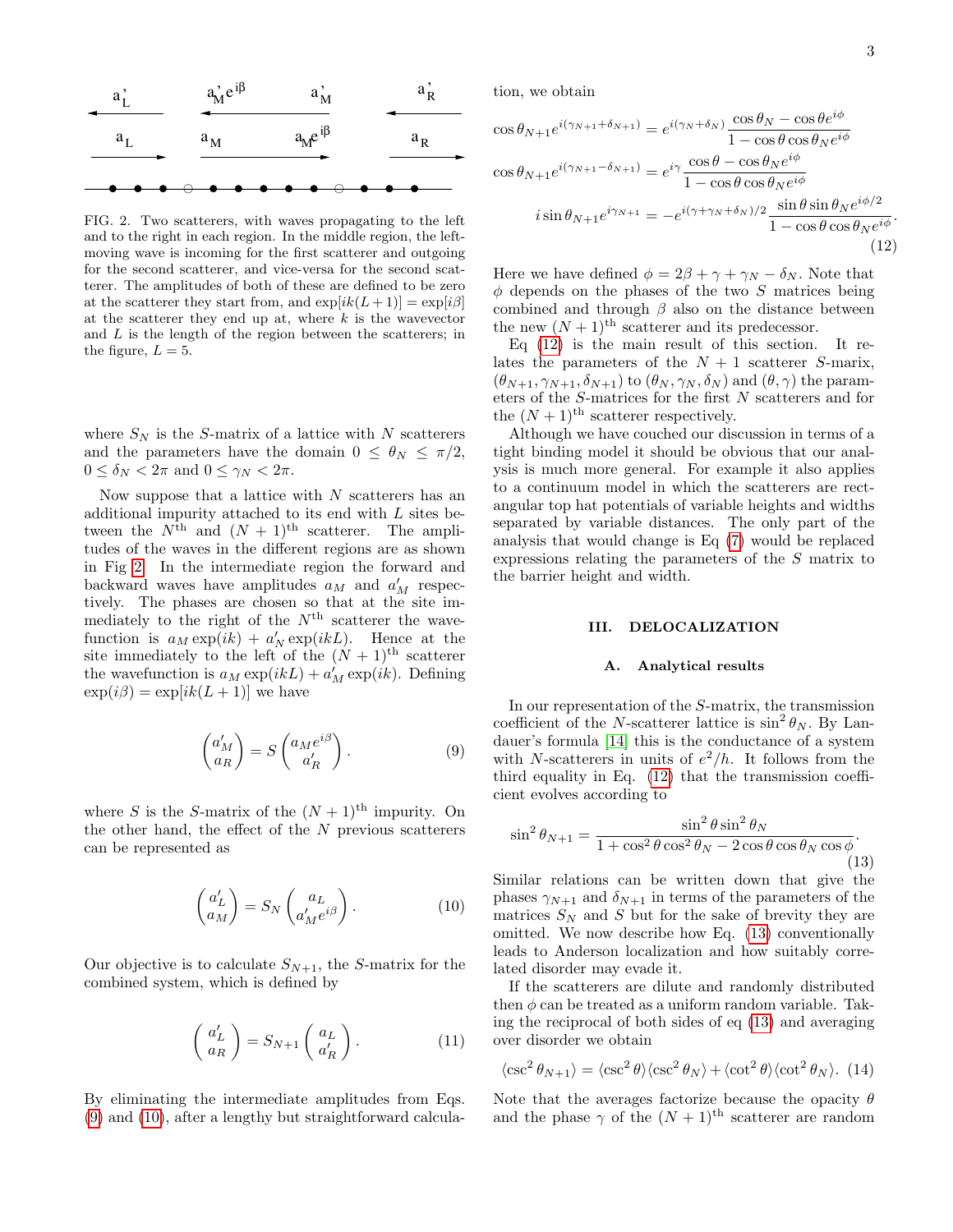variables independent of the scatterers that preceded it. In context of the tight-binding model the distribution of  $(\theta, \gamma)$  is fixed by Eq. [\(7\)](#page-1-6) and the specified uniform distribution of V over the interval between  $-W$  and  $W$ ; however our conclusions are not limited to this specific choice of distribution. The only assumption we have to make is that the probability of extremely opaque scatterers is small; more precisely that the probability of small opacity  $\theta$  goes to zero sufficiently fast that  $\langle \cot^2 \theta \rangle$  is finite which is certainly the case for our tight binding model or any other reasonable model we might consider. Making use of trigonometric identities we may rewrite Eq. [\(14\)](#page-2-5) as

$$
\langle \csc^2 \theta_{N+1} \rangle = [1 + 2 \langle \cot^2 \theta \rangle] \langle \csc^2 \theta_N \rangle - \langle \cot^2 \theta \rangle. \tag{15}
$$

By iterating this relation it is easy to see that  $\langle \csc^2 \theta_N \rangle$ , which has the interpretation of the mean resistance of the sample, grows exponentially with the system size N. This is the essence of Anderson localization. Note that our analysis only shows that the mean resistance grows exponentially which is not the same as proving that the mean Landauer conductance  $\langle \sin^2 \theta_N \rangle$  decays exponentially but all of this is well established lore and is not the focus of our paper (for a calculation of the full distribution of the resistance for this model see for example ref  $|15|$ ).

Now let us look for a qualitatively different fixed point for the evolution Eq. [\(13\)](#page-2-4). To this end at first we assume that all the scatterers are identical and have the same opacity θ. We also assume that the phase  $φ$  can be held constant for each successive scatterer that is added to the system. With these assumptions Eq. [\(13\)](#page-2-4) is a simple deterministic map for  $\theta_N$  with a fixed point  $\theta^*$  given by

$$
1 = \frac{\sin^2 \theta}{1 + \cos^2 \theta \cos^2 \theta_* - 2 \cos \theta \cos \theta_* \cos \phi} \tag{16}
$$

As long as  $\cos \phi / \cos \theta > 1$ , or equivalently  $-\theta < \phi < \theta$ , this equation has a solution. The condition for  $\theta_*$  to be a stable fixed point is  $-1 < d \sin^2 \theta_{N+1}/d \sin^2 \theta_N < 1$ at  $\theta_N = \theta_{N+1} = \theta_*$  and can be verified to be always satisfied.

Now let us return to the disordered problem. In this case the opacity  $\theta$  is drawn from a distribution each time Eq. [\(13\)](#page-2-4) is evolved. To try to retain the non-trivial solution for the deterministic case found above we constrain  $\phi$  to be a random variable drawn from a distribution that satisfies the solvability condition  $-\theta < \phi < \theta$  noted above. Note that if we imagine building the system one scatterer at a time what we are effectively saying is that the position of the  $(N + 1)$ <sup>th</sup> scatterer is constrained to lie within a certain interval that is determined by the  $S$ -matrix of the preceding  $N$  scatterers. However within that range we can place the  $(N+1)$ <sup>th</sup> scatterer at random. Hence the system we are considering is random but with correlated disorder. We now show that this random system evades Anderson localization.

To this end we again take the reciprocal of both sides of Eq. [\(13\)](#page-2-4) and average over disorder to obtain

$$
\langle \csc^2 \theta_{N+1} \rangle = \langle \csc^2 \theta_N \rangle \langle \csc^2 \theta \rangle + \langle \cot^2 \theta_N \rangle \langle \cot^2 \theta \rangle - 2 \langle \cot \theta_N \csc \theta_N \rangle \langle \cot \theta \csc \theta \cos \phi \rangle . (17)
$$

We have used the fact that  $\theta$  is independent of  $\theta_N$  and  $\phi$  is correlated with  $\theta$ , not with  $\theta_N$ . For simplicity let us assume that  $\phi$  is uniformly distributed over the interval  $-\theta$  to  $\theta$ . Performing the average of  $\phi$  we then obtain

<span id="page-3-0"></span>
$$
\langle \csc^2 \theta_{N+1} \rangle = \langle \csc^2 \theta_N \rangle \langle \csc^2 \theta \rangle + \langle \cot^2 \theta_N \rangle \langle \cot^2 \theta \rangle - 2 \langle \cot \theta_N \csc \theta_N \rangle \langle \cot \theta / \theta \rangle.
$$
 (18)

With some rearrangement Eq. [\(18\)](#page-3-0) can be brought to the form

<span id="page-3-1"></span>
$$
\langle \csc^2 \theta_{N+1} \rangle - \langle \csc^2 \theta_N \rangle = -2B \langle \csc^2 \theta_N \rangle + \left[ \langle \frac{\cot \theta}{\theta} \rangle \langle R(\theta_N) \rangle - \langle \cot^2 \theta \rangle \right].
$$
\n(19)

Here  $B$  is given by

$$
B = \langle \frac{\cot \theta}{\theta} - \cot^2 \theta \rangle = \langle \cot^2 \theta \left( \frac{\tan \theta}{\theta} - 1 \right) \rangle \qquad (20)
$$

and is evidently a finite positive constant since  $\tan \theta \ge \theta$ over the interval from zero to  $\pi/2$ . The specific value of B will depend on the distribution chosen for the opacity  $\theta$ .  $R(\theta_N) = 2(1 - \cos \theta_N)/\sin^2 \theta_N$  is a monotonic decreasing function that goes from 1 to zero as  $\theta_N$  goes from zero to  $\pi/2$ . Hence the final term in eq [\(19\)](#page-3-1) in square brackets is finite and lies in the range between  $-\langle \cot^2 \theta \rangle$  and B. These observations and the form of Eq. [\(19\)](#page-3-1) preclude Anderson localization for this disordered conductor. For a localized conductor the average resistance should grow monotonically and without bound. However if  $\langle \csc^2 \theta_N \rangle$  gets sufficiently large then the right hand side of Eq. [\(19\)](#page-3-1) becomes negative contradicting the assumption that  $\langle \csc^2 \theta_N \rangle$  is growing monotonically without bound. Rather if the mean resistance is growing monotonically Eq. [\(19\)](#page-3-1) shows that it must saturate to a value less than unity (in units of  $h/e^2$ ). Even if we relax the assumption of monotonic behavior Eq. [\(19\)](#page-3-1) shows that the resistance is bounded which is incompatible with Anderson localization. Moreover the finiteness of  $\langle \csc^2 \theta_N \rangle$  shows that the distribution  $P(\theta_N)$ must vanish as  $\theta_N \to 0$ .

We should draw attention to the fact that in order to obtain delocalization we had to build up our disordered conductor by choosing the phase  $\phi$  for each successive scatterer to lie in an appropriate range of positions. The appropriate range depends on the energy parameter  $k$ so the question arises whether the conductor will remain delocalized if the energy is varied. While one might hope that the conditions on the phase might be met for a range of energies in fact our numerical simulations below show that this is not the case. For a finite system therefore we will get transmission over a narrow range of energies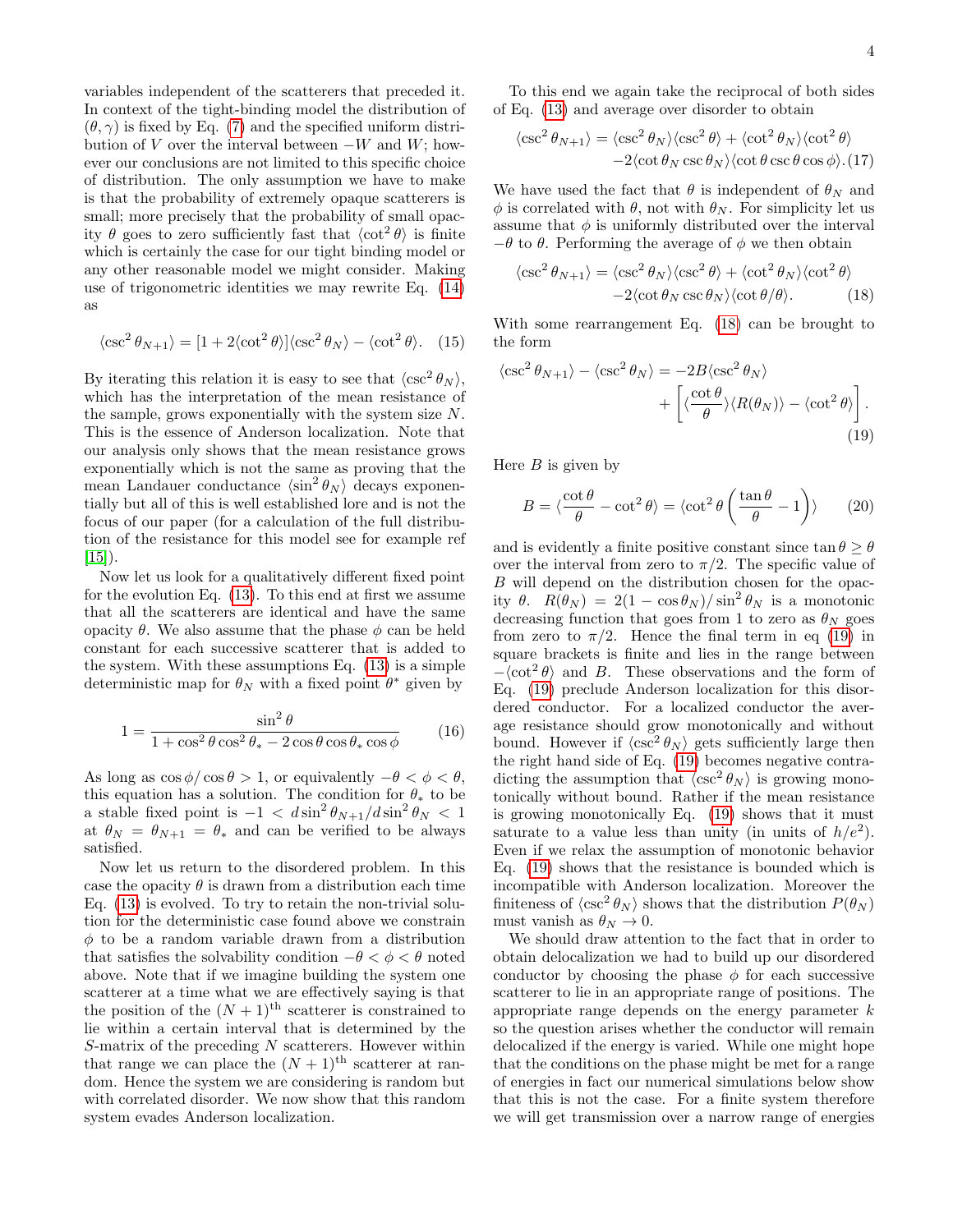

0.0 0.2 0.4 0.6 0.8 1.0  $\cap$ 1000 2000 3000 4000 5000 6000 7000 Transmission Coefficient Counts

<span id="page-4-0"></span>FIG. 3. (Color online) Histogram of  $\sin^2 \theta_N$ . Each scatterer has the potential V chosen at random, uniformly over the interval  $[-0.3, 0.3]$ . The angle  $\theta$  associated with a scatterer is  $\cos^{-1}(|V|/\sqrt{V^2+4\sin^2 k})$ , where we have chosen the energy  $2 \cos k$  to be 1.2. The phase  $\phi$  between each scatterer and its predecessor is chosen to be a uniform random variable over the interval  $0 < \phi < \theta$ . The histogram is plotted for  $10^5$  random lattices with  $N = 100$  scatterers (blue) and  $N = 10,000$ scatterers (red). No significant difference is seen between the two.

and exponential localization away from the delocalization energy; the transmission resonance will narrow as the system grows.

# B. Numerical results

Figure [3](#page-4-0) shows numerical results for the transmission coefficient  $\sin^2 \theta_N$ . Histograms for  $N = 100$  and  $N =$ 10000 show no significant difference, indicating that the  $N \to \infty$  limit has been reached. Each scatterer has a S-matrix of the form of Eq.[\(5\)](#page-1-5) with  $V$  chosen uniformly over the interval =  $0.3 < V < 0.3$  and  $2 \sin k = 1.6$ . As discussed at the end of Section [II A,](#page-1-7) the angle  $\theta$  for each scatterer is chosen to be in the first or fourth quadrant, and in Eq.[\(13\)](#page-2-4), it can be chosen to be in the first quadrant without loss of generality. Since the allowed range of V is small, all the scatterers are weak, and  $\theta$  lies within a small interval near  $\pi/2$ . The angle  $\phi$  is chosen randomly, as described earlier. Under these conditions, one can show analytically that the distribution for  $\sin^2 \theta_N$  has a lower cutoff which is greater than zero, as seen in the figure.

On the other hand, if we consider  $\theta$  to be a uniform random variable in the interval  $(0, \pi/2]$  (with  $0 < \phi < \theta$ ),  $\langle \cot^2 \theta \rangle$  diverges and the proof that  $\langle \cot^2 \theta_{N \to \infty} \rangle$  is finite is not valid. Nevertheless, as seen in Figure [4,](#page-4-1)  $\langle \sin^2 \theta_{N \to \infty} \rangle$  is finite; the peak at the origin of the distribution is accompanied by a broad flat tail.

From the arguments above, one might think that a random lattice that is designed to have a  $O(1)$  transmission

<span id="page-4-1"></span>FIG. 4. Histogram of  $\sin^2 \theta_N$ . The angle  $\theta$  for each scatterer is chosen to be a uniform random variable in the first quadrant, and the angle  $\phi$  is a uniform random variable between 0 and  $\theta$ . The histogram is constructed from  $10^5$  lattices with  $N = 1000$ ; increasing N does not change this significantly. Although there is a peak in the histogram at  $\sin^2 \theta_N = 0$ , possibly a divergence, there is a long tail to the distribution, and  $\langle \sin^2 \theta_{\infty} \rangle$  is non-zero.

coefficient at a certain energy should have an  $O(1)$  transmission coefficient (i.e. delocalized states) over a band of energy, since the S-matrix for each scatterer as well as the phase introduced by a path length L evolve continuously as a function of the wavevector  $k$ . However, this is not the case. The path-dependent phase  $\phi$  associated with the interval between the  $N^{\text{th}}$  and  $(N+1)^{\text{th}}$  scatterers was defined to be  $\phi = 2k(L+1) + \gamma + \gamma_N - \delta_N$ . Once the length  $L$  of the interval has been optimized for some  $k$ , to ensure that  $0 < \phi < \theta$ , a small change in k could change  $\gamma_N - \delta_N$  by a large amount if N is large, so that the condition  $0 < \phi < \theta$  would no longer be satisfied. Numerical simulations reveal this to be the case: although the prescription above allows one to obtain  $O(1)$  transmission at any chosen energy, the transmission coefficient drops off as one moveas away from this energy, and decays as a function of N for any energy other than the energy for which the structure is designed.

# IV. CONCLUSION

We have shown that a one dimensional conductor with correlated disorder has an extended state that is unrelated to any symmetry of the problem and exists despite the fact that the individual scatterers are not effectively transparent as in previous examples of one dimensional delocalization. Conceptually the delocalized structure is constructed scatterer by scatterer so it is natural to expect that it can be most readily realized experimentally as a stacking of films much like a one dimensional photonic crystal [\[16\]](#page-5-15). A possible application of such a structure is as an extremely narrow band filter for light. In